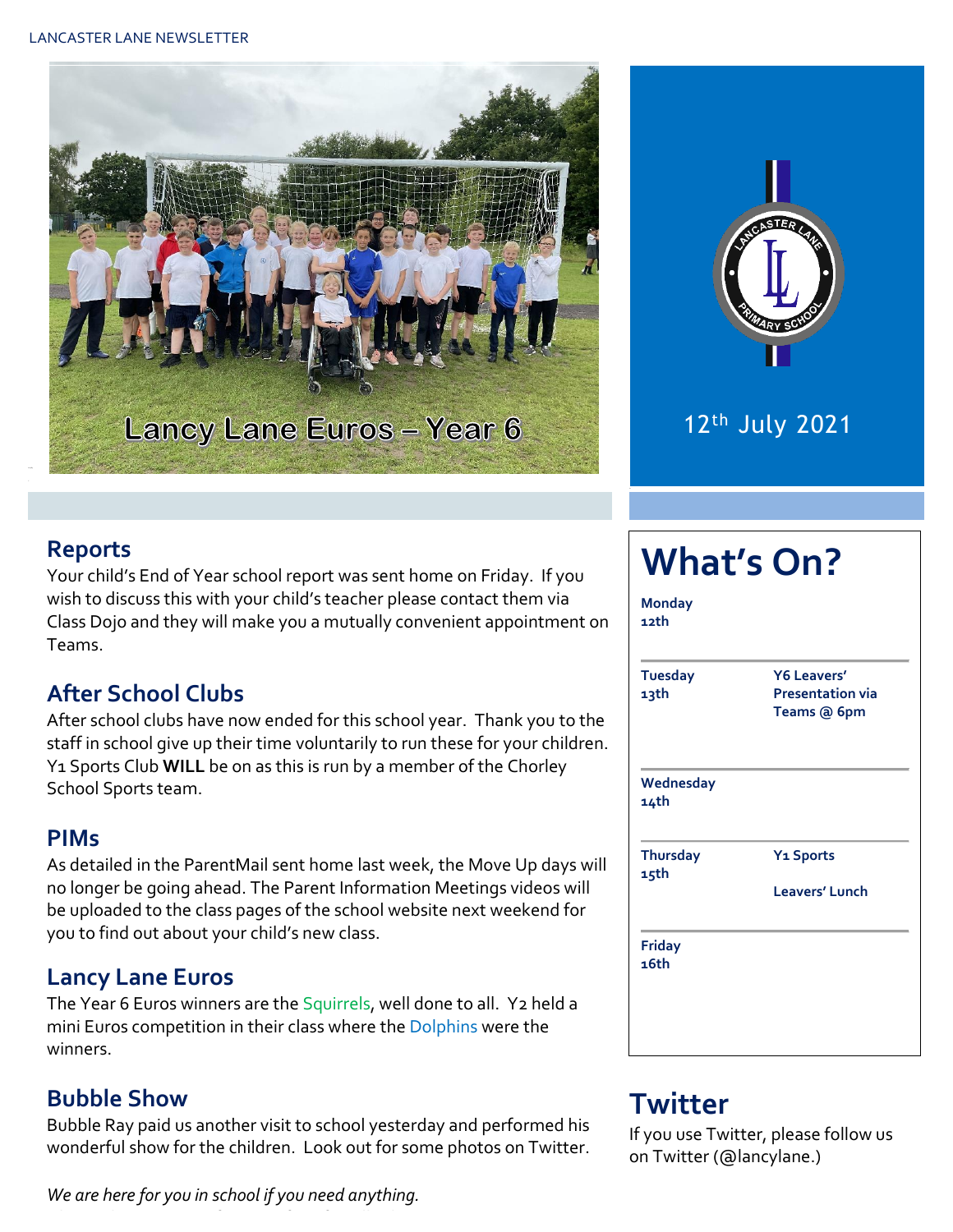### **Breakfast Club Stoppers After School Club**

This week at Breakfast Club the children have enjoyed playing games.

### **Stoppers After School Club**

This week at Stoppers the children have enjoyed playing in the outside classroom.

The staff in Breakfast Club and Stoppers are really flexible and are happy to accommodate one off sessions and to work round shift patterns. Break Club costs £3.50 per sessions and Stoppers is £8.10 per session (increasing to £8.20 from September).

### **Staffing News**

It is with great sadness that Mrs Whittaker is leaving Stoppers on Monday, 19th July. She is a valued and much loved member of the Stoppers team and will be missed by staff and children alike.

## **School Uniform**

A few parents have been asking about the changes to the school uniform from September. If you are buying **NEW** uniform please buy black trousers, shorts, skirts and / or joggers. There are black pinafore dresses in Asda although navy pinafores are acceptable if you can't find black. T shirts and polo shorts should be white and socks can be black, white or grey. On PE days, the children will wear their school sweatshirts with their black joggers / leggings and white T-shirts. Wellies and waterproofs are part of our required school uniform and should be kept in school.

#### **Book Bags**

From September, the only bag your child will need to bring to school is a book bag. This can be a school one which can be bought from the office for £4.50 or a plain book bag or even a folder. Big bags and pack packs should not be brought into school as lunch boxes can go straight into the children's lockers.

#### **Y6 Brass Concert**

The children, staff and parents were treated to a brilliant brass concert performed by the Y6 children. It was wonderful to bring the school safely together outside to share and enjoy music, especially as playing music together was such a big part of lockdown. This will go down as one of Lancy Lane's most precious memories for its significance.

### **Blackpool Visit**

Year 6 had a wonderful visit to Blackpool Pleasure Beach to reward their hard work and excellent behaviour during their time at Lancaster Lane. Their behaviour was exemplary and they are an absolute credit to our school.

#### **And finally ….**.

All the talent in the world won't get you anywhere without your team mates.